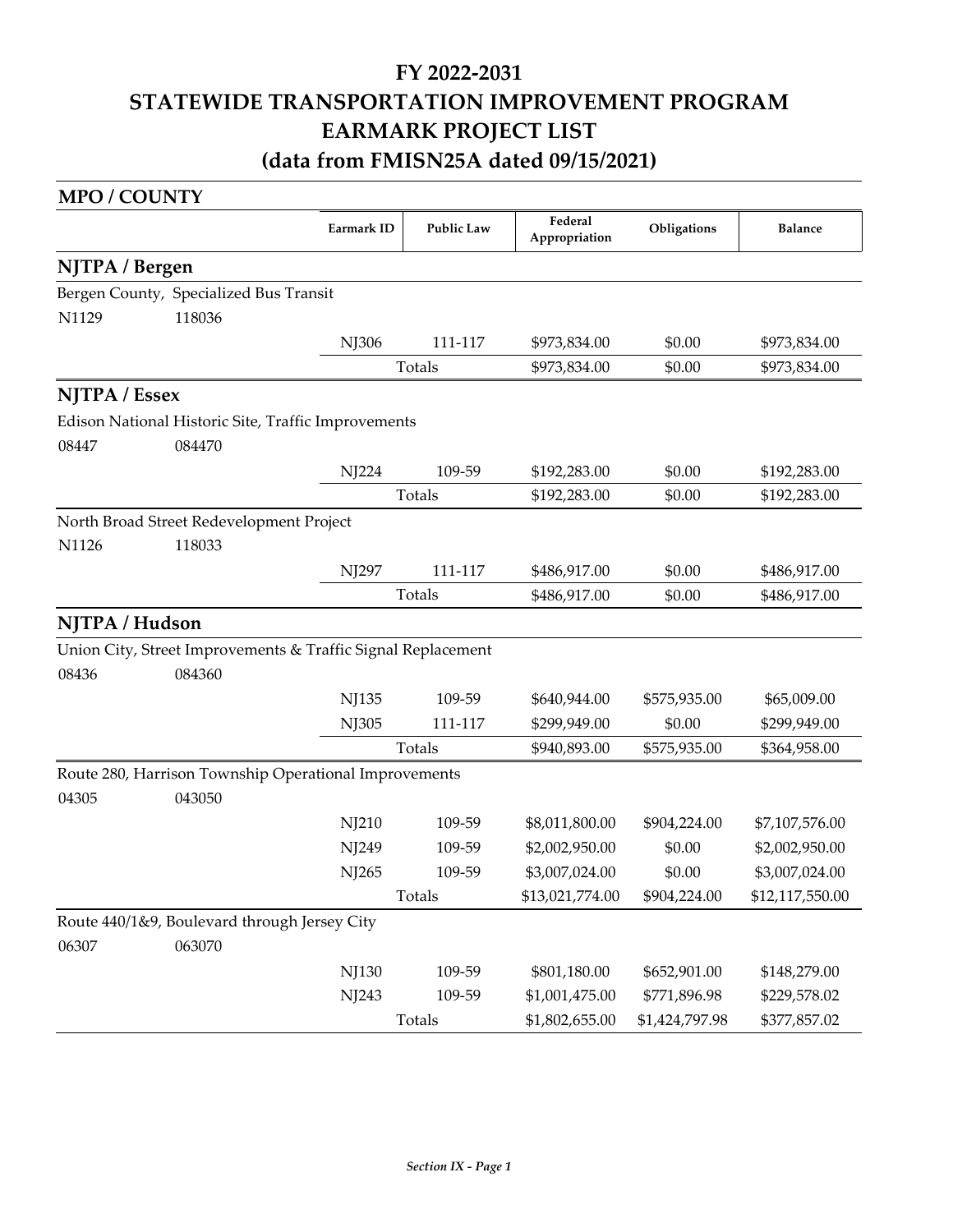### **FY 2022‐2031 STATEWIDE TRANSPORTATION IMPROVEMENT PROGRAM EARMARK PROJECT LIST (data from FMISN25A dated 09/15/2021)**

### **Earmark ID Federal Appropriation Publications Balance MPO / COUNTY NJTPA / Middlesex** 9324A Tremley Point Connector Road 058050 NJ272 109-59 \$82,588,897.00 \$58,480,291.58 \$24,108,605.42 Totals \$82,588,897.00 \$58,480,291.58 \$24,108,605.42 **NJTPA / Monmouth** N1128 Englishtown Borough, Road Improvements 118035 NJ300 111-117 \$749,872.00 \$0.00 \$749,872.00 Totals  $$749,872.00$   $$0.00$   $$749,872.00$ **NJTPA / Ocean** 10392 Western Boulevard Extension 103920 NJ228 109-59 \$3,204,720.00 \$587,800.48 \$2,616,919.52 Totals \$3,204,720.00 \$587,800.48 \$2,616,919.52 **NJTPA / Passaic** 07356 Belmont Avenue Gateway Community Enhancement Project (CR 675) 073560 NJ103 108-447 \$344,375.00 \$178,368.00 \$166,007.00 NJ232 109-59 \$400,590.00 \$247,151.19 \$153,438.81 Totals \$744,965.00 \$425,519.19 \$319,445.81 **NJTPA / Somerset** 03318 Route 22, Sustainable Corridor Long‐term Improvements 033180 NJ109 108-447 \$2,951,784.00 \$2,912,822.03 \$38,961.97 NJ166 109-59 \$2,403,540.00 \$1,629,971.93 \$773,568.07 NJ227 109-59 \$3,004,425.00 \$2,699,700.00 \$304,725.00 NJ288 110-161 \$3,920,000.00 \$3,882,419.46 \$37,580.54 NJ294 111-8 \$570,000.00 \$0.00 \$570,000.00 NJ301 111-117 \$1,249,786.00 \$0.00 \$1,249,786.00 Totals \$14,099,535.00 \$11,124,913.42 \$2,974,621.58